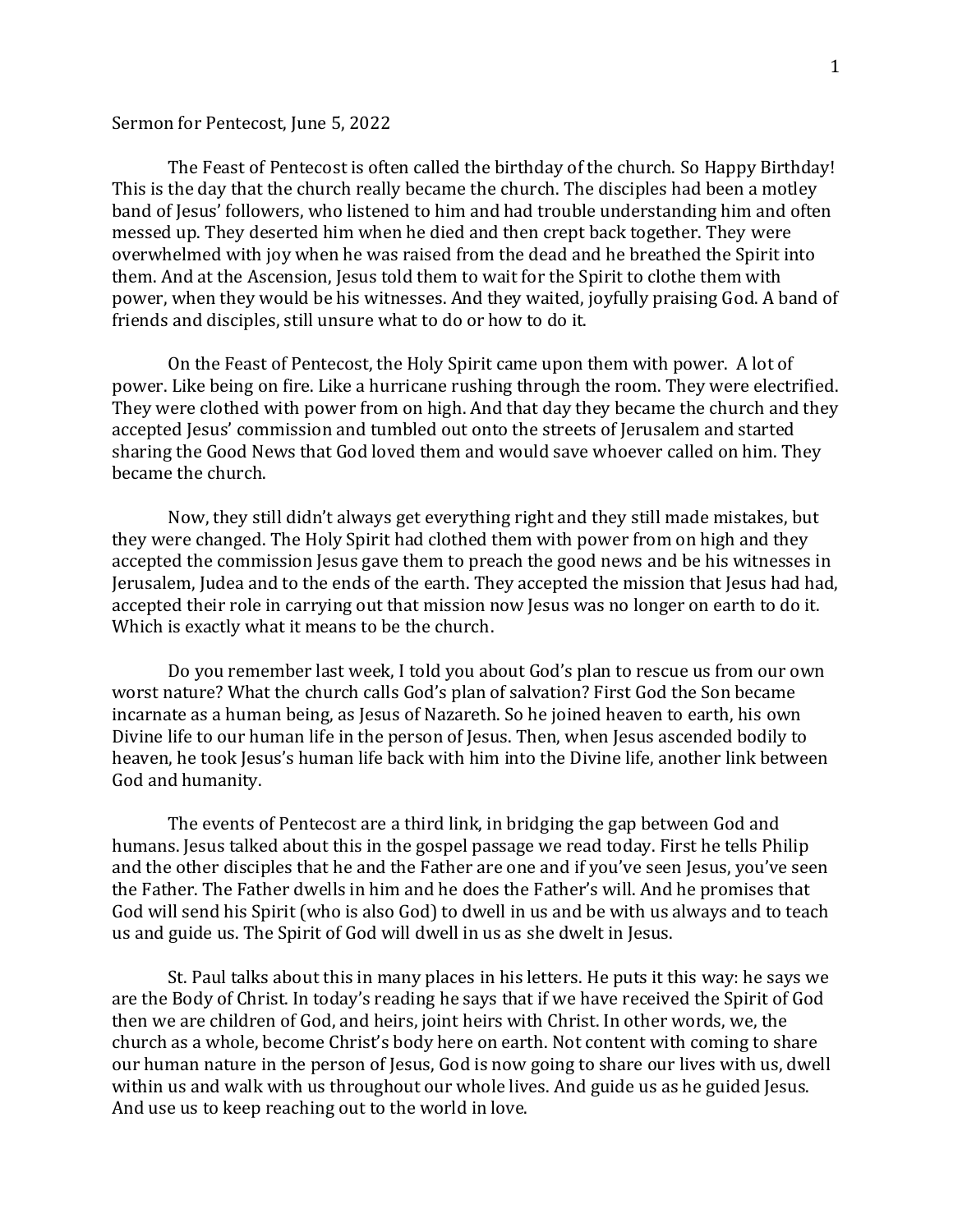The church as a whole is taking over the mission of Jesus to preach good news of God's love and salvation and forgiveness and healing. We become, quite literally, Jesus' hands and feet and voice here on earth. Each of us who is baptised is part of that. That's what it means to be part of the church. We are part of Christ's body here on earth and we share in Christ's mission to make this world the way God desires it to be. That's the church universal and it's Emmanuel Church here in Spryfield. And every other church in the world and throughout history. That is our purpose. To incarnate the love of God here and now as Jesus did.

Now that's a tall order. I don't need to tell you the church has not done that perfectly throughout the years. In fact, sometimes it's messed up royally. We ourselves have not done that perfectly. The first disciples didn't do it perfectly either. But the Spirit continues to lead us and guide us and help us see our errors and hopefully not make the same ones too often again. Just as Jesus forgave the disciples for abandoning him and so on, he forgives us when we mess up and helps us carry on and try to do better, and make amends if necessary. Which is very good news.

Today we are baptising Rebecca Baker into the Body of Christ. Her parents and godparents will make some promises on her behalf today, and on their own behalf, and we also get a chance to renew our own baptismal covenant. We will promise to continue in the apostles' teaching and fellowship, in the breaking of bread and the prayers. That means we will keep coming to church, keep taking communion, keep studying the Bible and the teachings of the church and keep praying.

We will promise to persevere in resisting evil and whenever we fall into sin to repent and return to the Lord. Mostly the evil we need to resist will be within ourselves, the desires and impulses that go against what Jesus has taught us. Plus the pressures of society to do things contrary to the teachings of Jesus. And we will not always succeed. That's why it says, "whenever" we fall into sin. Because we will. But when we do, we promise to repent and return to God.

We will promise to proclaim by word and example (both!) the good news of God in Christ. That's the mission Jesus entrusted to his church. That's our mission. Not just ordained people but all of us. Not to stand on a street corner on a soap box but in our daily lives to live and speak in such a way that we do these things. Tell people we have faith and what it is and why. And then live it out, and invite them, respectfully, to come and see what it's about.

We will promise to seek and serve Christ in all persons, loving our neighbours as ourselves. Because Christ does dwell in all persons and if we learn to see him there, we can learn to love them. And we all know people who don't make this easy. But with the help of God, we keep working on this.

We will promise to strive for justice and peace and respect the dignity of every human being. Actively work towards it. Become a peacemaker, become a person who cares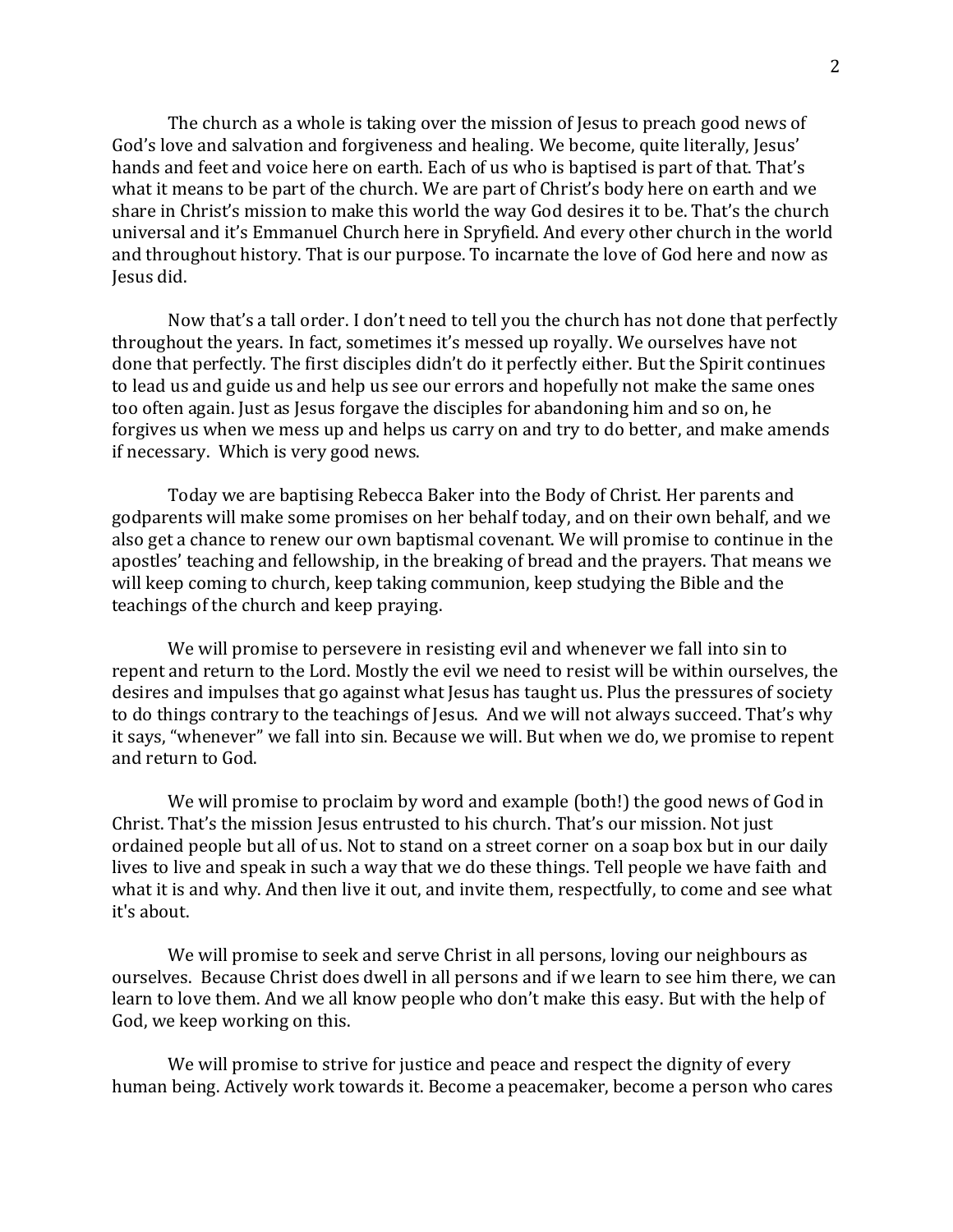deeply about justice and doesn't just stand by and watch injustice. Treat every person with dignity, as if they were deeply loved by God. Because they are.

We will promise to strive to safeguard the integrity of God's creation and respect, sustain and renew the life of the Earth. This might mean making some changes in our livestyles. Using fewer resources, recycling, maybe writing letters to our government to protect the environment. Actively working for the good of the earth God has made.

Lisa and Scott and Rebecca's godparents will make these promises on their own behalf and on behalf of Rebecca. We make them on our own behalf as well. And in so doing, we are committing ourselves to be part of the Christ's church, Christ's Body here on earth and to accept and take up Jesus' mission. And for his part, God commits Godself to filling us with the Spirit and helping us along, because we can't do it without God's help. And because this is God's work and God is inviting us to share it.

This will look a bit different for each of us. I think of Kathy Melvin, whose funeral we had on Friday. She liked to do things behind the scenes. She sent hundreds of cards to people every year. She sent cards to all the people she prepared for baptism, for a good 5 years afterwards. Marie Collins, whose funeral I led a couple weeks ago, was also a behind the scenes person. She raised a large family, alone after her husband died, and made her home a place of peace, where everyone was welcome.

Some of the ordinary saints of the church put on a Spring Fling yesterday, where we had an enjoyable time working together, putting things out for reuse instead of throwing them away, welcoming the neighbourhood, and raised some money for our church. Earlier this week some of the saints of this church spent a couple mornings feeding the hungry at our food bank, and treating our clients with respect, lovingly. We even welcomed some Ukrainian refugees.

Other people, like St. Peter, tend to be in the limelight. He took the lead in preaching and interpreting the Scriptures in the light of what had just happened to them, with the coming of the Holy Spirit. I tend to be more of a centre stage person, in a leadership role. Our choir and organist offer music and praise to God to uplift our spirits. We all have different gifts, and they are all needed as we work for the same thing: to carry out Jesus' mission here on earth, to make this world like the Kingdom of God. We are all already doing this. Today we promise to keep doing and to see where we may be falling short and work on those things, and we give thanks for God's empowering Spirit.

We don't know yet what Rebecca's gifts will be or how she will serve God. But today, in faith, we are joining her to Christ's Body and God is filling her with his Spirit. For her this is a promise of things to come. A promise that the church will be here for her. That we will pray for her and accept her as one of ourselves. That we will teach her and love her and support her in her life in Christ.

I asked you last week to pray for a fresh outpouring of God's Holy Spirit upon us today, and in the days to come. I asked you to pray that God will show us how we should go